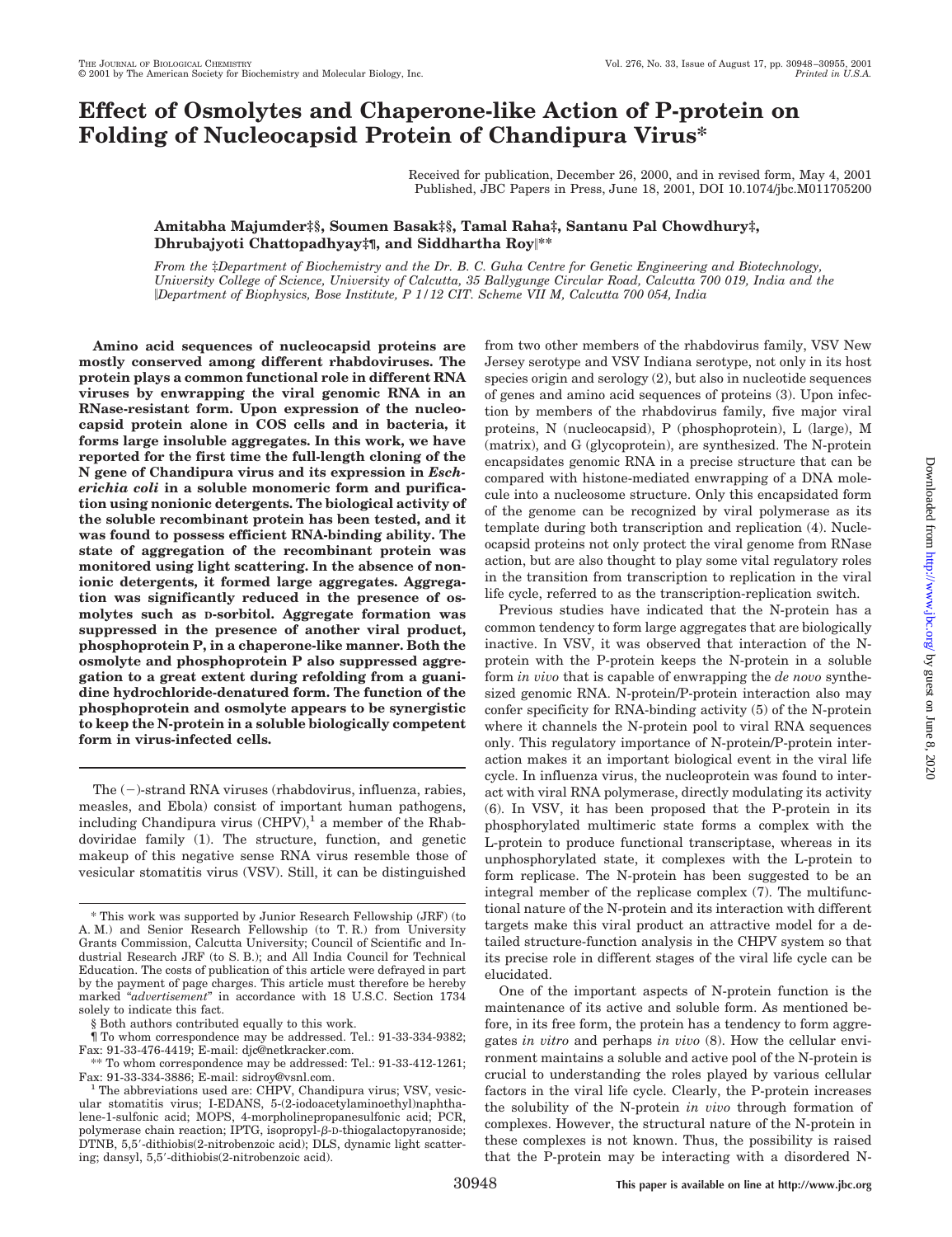FIG. 1. **Cloning of the N gene.** *Step A*, isolation of viral RNA; *step B*, first-strand cDNA synthesis with the DJC1 oligonucleotide using Superscript II reverse transcriptase; *step C*, PCR of cDNA with primers DJC1 and DJC2, followed by bluntending of the PCR product with Klenow polymerase in the absence of dNTPs; *step D*, cloning of the reverse transcription-PCR product into *Sma*I-digested pUC18 vector; *step E*, restriction digestion of pUC18-NC with *Nde*I and *Bam*HI and isolation of the N gene-containing fragment; *step F*, subcloning of the N gene into the pET-3a vector digested with *Nde*I and *Bam*HI under control of the T7 promoter (*pT7*). *tT7*, T7 terminator; *rbs*, ribosome-binding site. The *solid bar* represents the N gene open reading frame.



protein in a chaperone-like fashion. Protein folding studies *in vivo* have elucidated the crucial roles of osmolytes (9) and chaperone systems in suppressing aggregation and shifting the distribution toward the folded state, thereby enhancing the activity and solubility of the proteins. A central point in this study is to understand the roles of the P-protein and intracellular osmolytes in maintaining and enhancing the solubility of the N-protein, thereby ensuring a steady supply for encapsidation of progeny viruses.

#### EXPERIMENTAL PROCEDURES

*Materials—Pfu* DNA polymerase and T4 DNA ligase were from New England Biolabs (Beverly, MA). Tripure reagent<sup>TM</sup> and Superscript II reverse transcriptase were from Life Technologies, Inc. Klenow polymerase, SP6 RNA polymerase, DNase, 4-nitro blue tetrazolium chloride, and 5-bromo-4-chloro-3-indolyl phosphate were from Roche Molecular Biochemicals. The gel extraction kit was from QIAGEN Inc. The Mono-Q column was from Amersham Pharmacia Biotech (Uppsala, Sweden). Alkaline phosphatase-conjugated goat anti-mouse IgG was from Sigma. I-EDANS was from Molecular Probes, Inc. (Eugene, OR). Prestained molecular mass markers and Bio-Beads SM-2 adsorbent were from Bio-Rad. Other common reagents were of analytical grade.

*Construction of the Full-length Clone of the N Gene of CHPV by Isolation of RNA—*The viral genomic RNA was isolated from CHPV  $(\text{strain } 1653514)$  using Tripure reagent<sup>TM</sup> according to the manufacturer's protocol. Isolated RNA was estimated qualitatively and quantitatively by running 1% MOPS gel and by spectrophotometric analysis at 260 and 280 nm, respectively.

*Reverse Transcription-PCR to Amplify the N Gene of CHPV—*Two terminal primers (DJC1 and DJC2) were designed to clone the N gene by reverse transcription-PCR. Primer DJC1 (5'-TTTATA CATATG AGTTCTCAAGTA-3') included a hexameric anchor followed by an *Nde*I restriction enzyme site. The rest of the sequence corresponds to the 5<sup>'</sup> terminus of the N gene. In primer DJC2 (5'-TTTATA GGATCC TCAT-GCAAAGAG-3'), the hexameric anchor was followed by a *BamHI* restriction enzyme site, and the rest of the sequence was complementary to the 3'-end of the N gene (3). First-strand cDNA synthesis was carried out with primer DJC1 and viral genomic RNA as template using Superscript II reverse transcriptase, and PCR was done with *Pfu* polymerase according to the instructions given by the manufacturer. The PCR product was run on a 1% agarose gel in  $0.5 \times$  Tris borate/EDTA (Fig. 1).

*Cloning of the N Gene in the pUC18 Vector—*The PCR product purified from the 1% agarose gel using QIAGEN gel extraction resin was blunt-ended with Klenow polymerase and cloned into *Sma*I-digested pUC18 vector using T4 DNA ligase. The ligation mixture was transformed into *Escherichia coli* XL1-Blue, and positive clones were confirmed by restriction digestion, followed by direct sequencing of the recombinant DNA (Fig. 1).

*Subcloning of the N Gene in the pET-3a Vector—*The full-length N gene of CHPV was digested in the pUC18-NC clone with *Nde*I and *Bam*HI restriction enzymes, and the released DNA fragment was subcloned into *Nde*I/*Bam*HI-cut pET-3a vector under the control of the T7 promoter. The recombinant DNA was digested with different restriction enzymes for further confirmation (Fig. 1).

*Expression of the N gene in E. coli—*Competent *E. coli* BL21(DE3) cells were transformed with pET-3a-NC plasmid DNA, and transformed cells were inoculated in 100 ml of Luria broth supplemented with 20 mM glucose containing 100 mg/ml ampicillin and incubated at 37 °C under shaking conditions until  $A_{600} = 0.3$ . Cells were then induced with 500  $\mu$ M IPTG for 4 h at 37 °C (10). After harvesting, the cell pellet was suspended in 2 ml of buffer A containing 50 mM Tris-HCl, 1 mM EDTA, and 0.1% Triton X-100. For lysis, lysozyme was added at a concentration of 250  $\mu$ g/ml to buffer A, and the suspension was kept on ice for 1 h. The cells were then sonicated to reduce the viscosity due to chromosomal DNA, and lysates were clarified by spinning at 13,000 rpm for 30 min at 4 °C. The soluble supernatant was separated from the inclusion body pellet. The inclusion body pellet obtained after centrifugation was denatured and taken into 2 ml of a solution of 8 M urea in buffer A. The soluble and urea fractions were analyzed by 10% SDSpolyacrylamide gel electrophoresis, followed by Coomassie Blue staining. Different parameters such as IPTG concentration, temperature, and duration of induction were varied to maximize expression of the N-protein in soluble form.

*Purification of the Bacterially Expressed N-protein—*The N-protein expressed in soluble form was purified from bacterial lysate through a Mono-Q anion-exchange fast protein liquid chromatography column. The column was pre-equilibrated with buffer A containing 200 mM NaCl, and proteins were eluted with a gradient of NaCl from 200 to 700 mM in a total volume of 25 ml of buffer A. The flow rate and fraction size were 0.25 ml/min and 1 ml, respectively. Fractions were analyzed on 10% discontinuous SDS-polyacrylamide gel (acrylamide/bisacrylamide ratio of 30:0.8), followed by Coomassie Blue staining to test the homogeneity of the purified protein. The purified N-protein was stored in buffer A containing 200 mm NaCl and 10% glycerol at  $-20$  °C

*Western Blot Analysis—*Proteins were subjected to 10% SDS-polyacrylamide gel electrophoresis, and Western blotting was performed with mouse polyclonal anti-CHPV antibody as the primary antibody and alkaline phosphatase-conjugated goat anti-mouse IgG as the secondary antibody. This was followed by color reaction with 4-nitro blue tetrazolium chloride and 5-bromo-4-chloro-3-indolyl phosphate.

*Synthesis of 32P-Labeled Leader RNA—*A 49-nucleotide leader RNA gene of CHVP was cloned under the control of the SP6 promoter in the pGEM-4Z vector. DNA template was linearized with the *Hin*dIII restriction enzyme. Radiolabeled positive sense leader RNA was synthesized *in vitro* in a 40-ml reaction with  $[\alpha^{-32}P]$ UTP and SP6 RNA polymerase essentially as described by the manufacturer. DNA template was removed by RQ1 DNase treatment, and the leader RNA was extracted with phenol/chloroform and precipitated twice with ethanol. The product was analyzed on 10% polyacrylamide gel (29:1) containing 8 M urea in  $1 \times$  TAE (40 mm Tris-acetate, 2 mm EDTA, pH 8.0).

*In Vitro Encapsidation of Leader RNA—*To study the encapsidation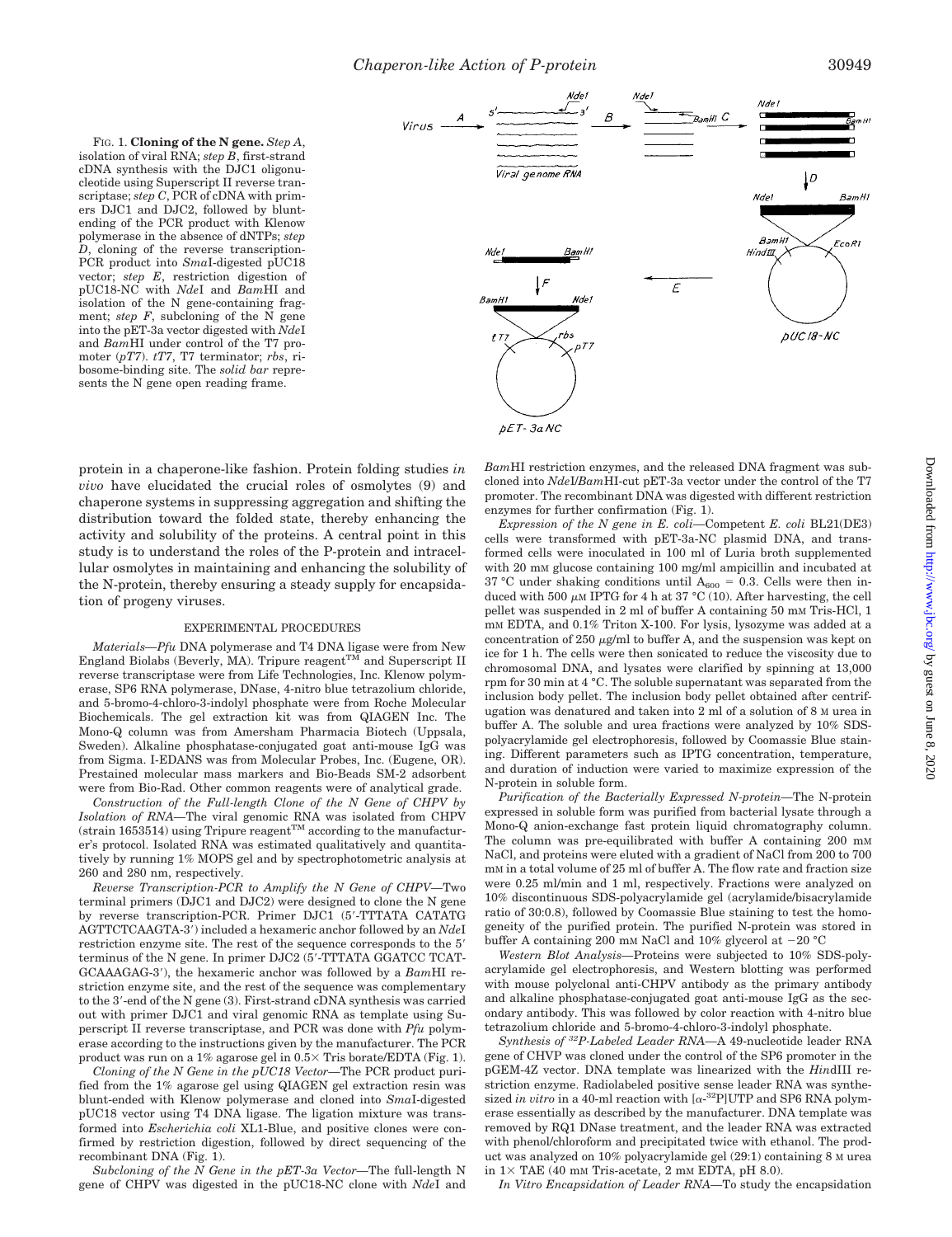reaction, 32P-labeled leader RNA (200 ng) was incubated with increasing amounts of N-protein  $(0.3-4.5 \mu M)$ . The binding reaction was carried out in a total volume of 15 ml in 10 mM Tris-HCl containing 100 mM NaCl, 40 mM KCl, 5 mM  $MgCl<sub>2</sub>$ , 1 mM dithiothreitol, and 5% glycerol at 37 °C for 30 min. In the presence and absence of UV cross-linking (Appligene UV crosslinker), the RNA-protein complex was treated with RNase A at a final concentration of 60 mg/ml for 15 min. The reaction was stopped by the addition of  $10\times$  loading dye containing 30% Ficoll, 1 mM EDTA, 0.25% bromphenol blue, and 0.25% xylene cyanol. The reaction mixture was run on a 6% nondenaturing polyacrylamide gel containing 5% glycerol at 4 °C in TAE (40 mM Tris-acetate, 2 mM EDTA, pH 8.0) (acrylamide/bisacrylamide of 30:0.8). The gel was dried and exposed to x-ray film at  $-70$  °C.

*Expression and Purification of the Recombinant P-protein from Bacteria—*The P-protein of CHPV was expressed in bacteria, and only the soluble fraction was purified as described earlier (11).

*Determination of Sulfhydryl Content by DTNB Titration—*To determine the number of reactive sulfhydryl groups by DTNB titration, 10  $\mu$ M CHPV N-protein was incubated with 0.5 mM DTNB in 50 mM Tris-HCl (pH 8) at 25 °C. The reaction was monitored at 412 nm in a Hitachi UV-2000 spectrophotometer after an appropriate base-line correction. A molar extinction coefficient of  $1.36 \times 10^4$   $\text{M}^{-1}$  cm $^{-1}$  was used to calculate the number of reactive sulfhydryl groups.

*Labeling of the CHPV N-protein with I-EDANS—*The purified CHPV N-protein (10  $\mu$ m) was reacted with 5 mm I-EDANS at 37 °C for 2 h. After incubation, the protein was dialyzed against 50 mM Tris-HCl (pH 8) containing 150 mM NaCl to remove the unreacted I-EDANS. The absorbance at 337 nm was measured to check the incorporation of I-EDANS into the protein with the buffer from the previous dialysis being used for the base line.

*Circular Dichroism Spectroscopy—*Circular dichroism spectra were measured in a Jasco J-700 spectropolarimeter. Measurements were carried out in 50 mM Tris-HCl (pH 8) containing 150 mM NaCl at ambient temperature. An average of four scans was taken. A time constant of 2 s and a scan speed of 50 nm/min were used for spectral scanning. The protein concentration was  $10 \mu$ M. Proper base-line corrections were made.

*Measurement of Steady-state Fluorescence Anisotropy—*Anisotropy experiments were performed using a Hitachi polarization accessory. The fluorescence intensity components  $I_{vv}$ ,  $I_{vh}$ ,  $I_{hv}$ , and  $I_{hh}$  (where the subscripts refer to the horizontal (h) and vertical (v) positioning of the excitation and emission polarizers, respectively) were used to calculate the steady-state fluorescence anisotropy (*A*) according to the following equation:  $A = (I_{vv} - GI_{vh})/(I_{vv} + 2GI_{vh})$ , where *G* is the grating factor that corrects for the wavelength-dependent distortions of the polarizing system.

*Fluorescence Spectroscopy—*Steady-state fluorescence spectra were recorded in a Hitachi F-3010 spectrofluorometer with spectrum addition and subtraction facility. The fluorescence experiments were carried out at 37 °C, and the temperature was maintained by a circulating water bath attached to the spectrofluorometer. The excitation and emission band passes were maintained at 5 nm, and all readings were taken in a cuvette with a 1-cm path length.

*Static Light Scattering—*Light scattering experiments were done to check the state of aggregation of the soluble CHPV N-protein and to monitor the roles of osmolytes and the CHPV P-protein in this aggregation process. The CHPV N-protein at a high concentration was first treated with Bio-Beads SM-2 adsorbent to remove Triton X-100, filtered three times through a Millipore filter, and added to a Millipore filtered buffer under suitable dust-free conditions to a final protein concentration of 50  $\mu$ m. All additions were made in the cuvette, and light scattering was measured with excitation and emission wavelengths set at 340 nm. To determine the effect of osmolytes, the same experiment was carried out, but a 250 mM concentration of the osmolyte D-sorbitol was added during detergent removal from a high concentration of CHPV N-protein. To determine the effect of the CHPV P-protein on aggregation, the concentrated stock of detergent-removed CHPV N-protein was denatured with 8 M urea. The denatured protein was diluted in a native buffer in the fluorometer cuvette, and scattering intensities were monitored in the presence of varying concentrations of CHPV P-protein and osmolytes.

*Dynamic Light Scattering—*Dynamic light scattering experiments were performed using an Otsuka Electronics DLS700 instrument. For DLS experiments, the concentration of CHPV N-protein was kept at 1 mg/ml, and the concentration of D-sorbitol was kept at 250 mM. In this experiment, the sample was illuminated with a 638.8 helium-neon solid-state laser, and the intensity of light scattered at an angle of 90° was measured. An auto-correlation function was used to determine the



### В

FIG. 2. **Expression and purification of the recombinant N-protein in** *E. coli***.** *Lanes 1* and *2*, total protein from cells transformed with pET-3a and uninduced or induced with IPTG, respectively; *lanes 3* and *4*, BL21(DE3) cells (pET-3a-NC) uninduced and induced with IPTG, respectively; *lane 5*, soluble supernatant fraction from IPTG-induced cells; *lane 6*, inclusion bodies extracted with 8 M urea from IPTGinduced cells; *lane 7*, N-protein purified through a Mono-Q column (fast protein liquid chromatography). *A*, Coomassie Blue-stained 10% SDSpolyacrylamide gel showing the expression and different stages of purification of the recombinant N-protein. Protein molecular mass markers are indicated. *B*, Western blot analysis of the recombinant protein. *Lane M* corresponds to prestained protein molecular mass markers.

translational diffusion coefficient  $(D_T)$  of the sample particles in the solution by measuring the fluctuations in the intensity of the scattered light. The hydrodynamic radius  $(R_H)$  of the sample particles was derived from  $D_T$  using Stokes-Einstein's equation:  $D_T = k_B T/6\pi\eta R_H$ , where  $k_B$  is the Boltzmann constant,  $T$  is the absolute temperature in degrees Kelvin, and  $\eta$  is the solvent viscosity.

#### RESULTS

To understand the conformation of the N-protein and its role in the aggregation process, we felt the need to isolate the soluble N-protein, but not a refolded, which may differ in conformation. We observed that when overproduced in bacteria by inducing cells with 500  $\mu$ m IPTG at 37 °C for 4 h, the N-protein composed more than 50% of the total cellular proteins. However, the majority of the overexpressed protein formed inclusion bodies, posing a problem for its purification (data not shown). We observed that BL21(DE3) cells induced at  $A_{600}$  = 0.3 with 100  $\mu$ M IPTG for 14 h at 16 °C produced the majority of the N-protein in a soluble form. To maximize the amount of N-protein in a soluble form during purification, we introduced 200 mM NaCl in buffer A and washed the inclusion pellet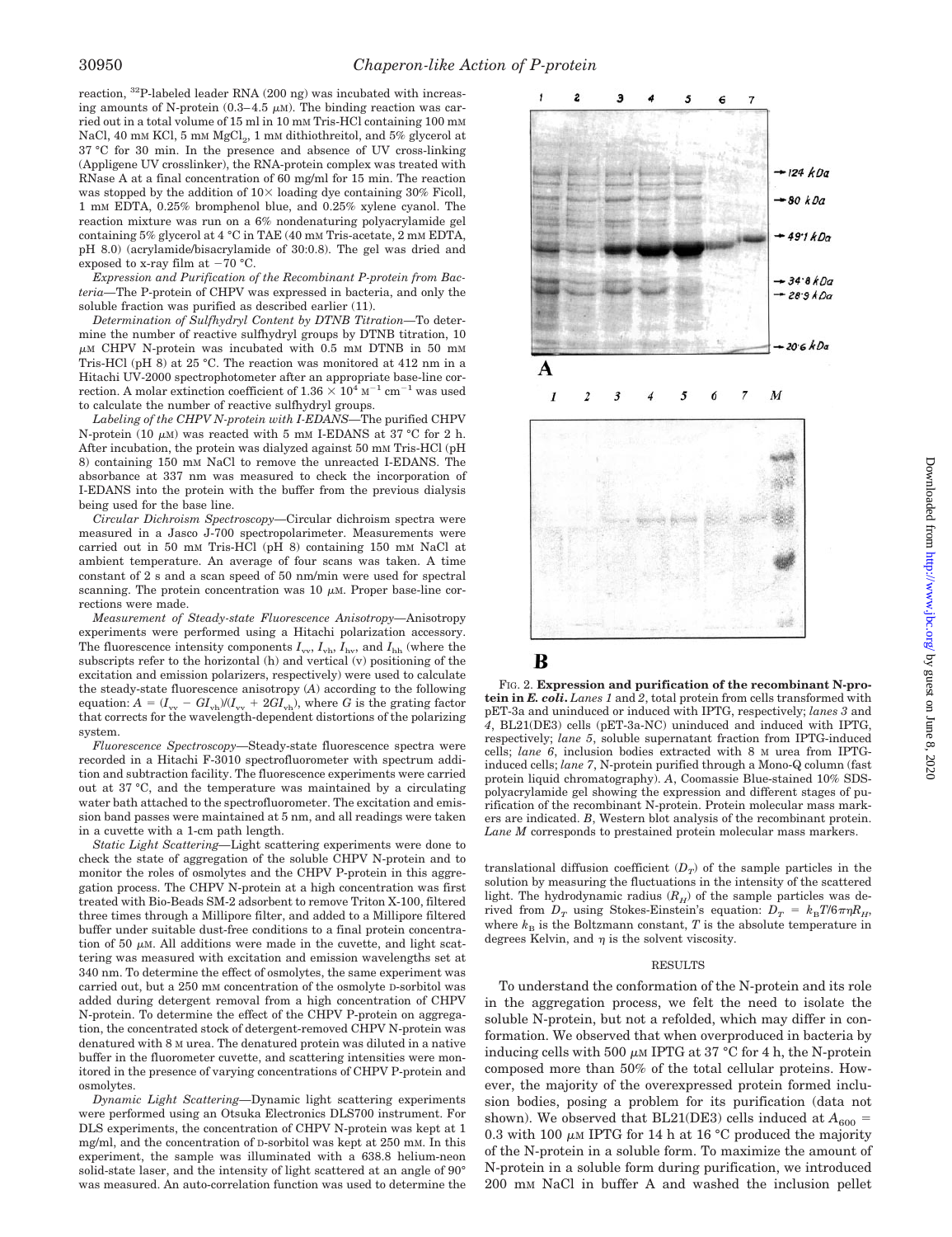N in µM

FIG. 3. A, <sup>32</sup>P-labeled leader RNA was incubated with the indicated amounts of N-protein (*first* through *ninth lanes*). Also shown is the preformed complex treated with RNase before (*tenth lane*) and after (*eleventh lane*) UV cross-linking. The complexes were resolved using 6% native gel. Shifted bands are indicated by *arrows*. *B*, shown is the biological activity of the I-EDANS-labeled N-protein. *Lane 1*, leader RNA; *lane 2*, leader RNA + N-protein; *lane 3*, leader RNA + I-EDANS-labeled  $N$ -protein. 2.5  $\mu$ M N-protein or I-EDANSlabeled N-protein (see "Experimental Procedures") was incubated with radiolabeled leader RNA, and the complex was resolved on 6% native polyacrylamide gel. The gel was dried and autoradiographed.

several times with the same buffer. We found that the above protocol successfully produces  $>80\%$  of the overexpressed protein in soluble form (Fig. 2, *A* and *B*, *lane 5*). Western blotting was performed to further verify the above results (Fig. 2*B*).

*Biological Activity of the Recombinant N-protein—*The major biological role of the nucleocapsid protein is to bind with the viral genome and to encapsidate it in an RNase-resistant form. We tested the affinity of the recombinant protein for viral leader RNA sequence corresponding to the 5'-end of the viral anti-genome by gel electrophoretic mobility shift assays. *In vitro* transcribed leader RNA was incubated with increasing amounts of recombinant N-protein, and the complex was resolved on 6% native polyacrylamide (see "Experimental Procedures"). We observed the appearance of a shifted band upon the addition of protein, and the intensity of the shifted band increased sharply with increasing protein concentrations, indicating a high affinity of the recombinant protein for leader RNA (Fig. 3*A*, *first* through *ninth lanes*). We next examined the ability of the recombinant protein to protect viral RNA from RNase action *in vitro*. To demonstrate that we have treated the complex formed between leader RNA and the N-protein with RNase in another set, the complex was UV-cross-linked and treated with RNase (Fig. 3*A*, *tenth* and *eleventh lanes*). The intensity of the shifted band remained the same as that of the RNase-untreated complex (Fig. 3*A*, *ninth lane*), indicating a true encapsidation of viral leader RNA by the N-protein.

*Spectroscopic Studies of the N-protein Structure—*CD spectra have been widely used as to monitor secondary structure. Fig. 4 shows the far-UV CD spectrum of the solubilized N-protein after removal of Triton X-100. An attempt was made to extract relative amounts of secondary structure present in the protein from the CD spectra. Although the quality of fit was not excellent, it indicated a large amount of random-coil form present. From the work of Baskakov and Bolen (9), it is clear that physiological concentrations of osmolytes can drive the folding equilibrium toward the native state. If the random-coil conformations present in the soluble N-protein reflect partial denaturation, a significant secondary structure alteration of the N-protein is anticipated upon addition of an osmolyte. So, far-UV CD spectra were measured in the presence of an os-



FIG. 4. **Circular dichroism spectra of the N-protein in the ab**sence (--) and presence (---) of 250 mm D-sorbitol. Measurements were carried out in 50 mM Tris-HCl (pH 8) containing 150 mM NaCl at ambient temperature. For each measurement, an average of four scans was taken. A time constant of 2 s and a scan speed of 50 nm/min were used for spectral scanning. The protein concentration was  $10 \mu$ M. The path length was 1 mm. Each spectrum is an average of four independent measurements and was smoothed. *Error bars* at two ends of the spectra indicate uncertainties. *mdeg*, millidegrees.

molyte (D-sorbitol), and secondary structure formation was monitored. The addition of D-sorbitol led to some enhancement of the CD spectrum and hence secondary structure contents.

We also attempted to measure the effect of osmolytes on N-protein structure by the use of steady-state fluorescence anisotropy. Fluorescence anisotropy is a function of probe motion. In the absence of internal probe motions, fluorescence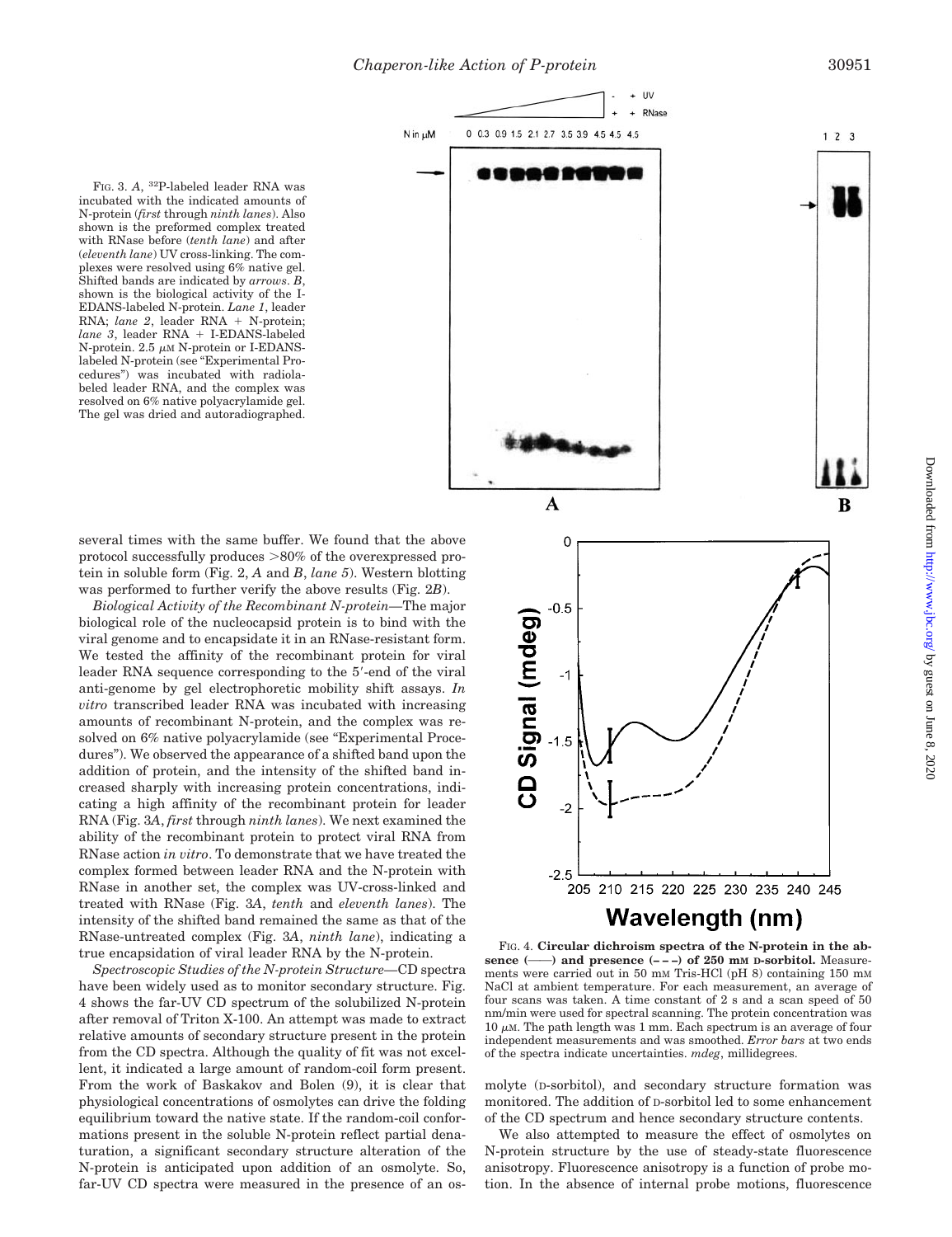#### TABLE I

#### *Steady-state fluorescence anisotropy of the I-EDANS-labeled N protein in the presence and absence of osmolytes*

A concentrated stock of the soluble recombinant N-protein was labeled with I-EDANS and diluted with 50 mM Tris-HCl (pH 8) containing 100 mM NaCl in the fluorometer cuvette to a final concentration of 0.5  $\mu$ M. The fluorescence anisotropy of this protein sample was measured in the presence and absence of 250 mM D-sorbitol.

| D-Sorbitol conc      | Fluorescence<br>anisotropy values |
|----------------------|-----------------------------------|
| $250$ m <sub>M</sub> | 0.02<br>0.05                      |

anisotropy is a function of rotational tumbling of the whole molecule. Rapid internal motions, typical of partially or fully disordered states, reduce the anisotropy values. An increase in order generally should increase the fluorescence anisotropy value of a probe covalently attached to the protein. Sulfhydryl groups are selective attachment points for fluorescent probes. The DTNB reaction was used for determining the number of titrable sulfhydryl groups. 2.99  $\pm$  0.1 groups reacted with DTNB, indicating that these sulfhydryl groups are available for attachment of covalent probes.  $2.93 \pm 0.19$  I-EDANS molecules were incorporated into the protein using the protocol described under "Experimental Procedures." This I-EDANS-labeled Nprotein showed full biological activity with respect to RNAbinding ability as shown in Fig. 3*B*.

Table I reports the steady-state fluorescence anisotropy values of the I-EDANS-labeled soluble recombinant N-protein in the presence and absence of the osmolyte D-sorbitol. The anisotropy value in the absence of D-sorbitol is very low compared with the expected value for a typical globular protein of 48 kDa. For example, when attached to the  $\lambda$ -repressor dimer (molecular mass of 52 kDa), a dansyl chloride probe gave an anisotropy value of  $\sim$  0.1 and a rotational correlation time of  $\sim$  20 ns under similar conditions (12). We measured the lifetimes of the attached I-EDANS probe in the presence and absence of D-sorbitol. The lifetimes were 15.1 and 15.3 ns in the absence and presence of D-sorbitol, respectively. If one calculates the rotational correlation time from the Perrin equation assuming a limiting anisotropy value of 0.4, the values are 0.8 and 2.2 ns without and with D-sorbitol, respectively. These rotational correlation times clearly indicate that there are very significant internal motions indicative of disorder. The addition of D-sorbitol led to a significant increase in the fluorescence anisotropy and rotational correlation time, indicating that the addition of osmolytes leads to a decrease in internal motions. This is consistent with the modest enhancement of the CD spectrum in the presence of osmolytes.

*Self-aggregation of the N-protein—*The spectroscopic studies reported above indicate that the soluble N-protein is partially denatured and disordered. It is generally believed that such partially denatured and disordered proteins are often prone to aggregation. To investigate the self-aggregating tendency of the soluble recombinant N-protein, dynamic light scattering measurements were performed. For this experiment, Triton X-100 was removed, and aggregation was monitored using dynamic light scattering. DLS studies showed that the CHPV N-protein formed large aggregates and that the change in aggregate size occurred with time. While monitoring the aggregation process of the N-protein, it was seen that 15 min after the removal of Triton X-100, the protein started to form aggregates (seen from the increasing value of the Stokes radius). Fig.  $5A$  shows the DLS results after  $\sim 60$  min, when the protein formed particles with an average Stokes radius of 8.8 nm (a monomer of the size of the N-protein should have a Stokes radius of  $\sim$ 2–3 nm). After 18 h, it reached the saturation of the



FIG. 5. *A*, distribution of particle size measured by DLS 60 min after removal of Triton X-100 from the soluble recombinant N-protein. Dynamic light scattering analysis was done using the Triton X-100-removed soluble recombinant N-protein at 1 mg/ml. *B*, distribution of particle size measured by DLS 18 h after removal of Triton X-100. Dynamic light scattering analysis was done using the Triton X-100 removed soluble recombinant N-protein at 1 mg/ml. The hydrodynamic radius was calculated using Stokes-Einstein's equation. All data were collected taking an average of 100 scans, and the experiments were done in 50 mM Tris-HCl (pH 8) containing 100 mM NaCl.

aggregation process and formed particles with an average Stokes radius of 16.05 nm (Fig. 5*B*). The standard error of these measurements was  $\sim$ 5% based on three independent measurements. Clearly, the soluble N-protein has a tendency to aggregate, which is reduced in the presence of nonionic detergents such as Triton X-100.

Fluorescence anisotropy indicated that the osmolyte D-sorbitol increased the local order in the N-protein. The reduction of disorder, even a local one, may have an influence on the solubility and aggregation of proteins. So we investigated the roles of osmolytes present in the cells in solubilization of the Nprotein; and for this purpose, static light scattering experiments were performed. The static light scattering technique is widely used to study protein aggregation and disaggregation (13). Aggregation of proteins gives rise to high light scattering values, which reduce upon disaggregation. In this experiment, first Triton X-100 was removed from a very high concentration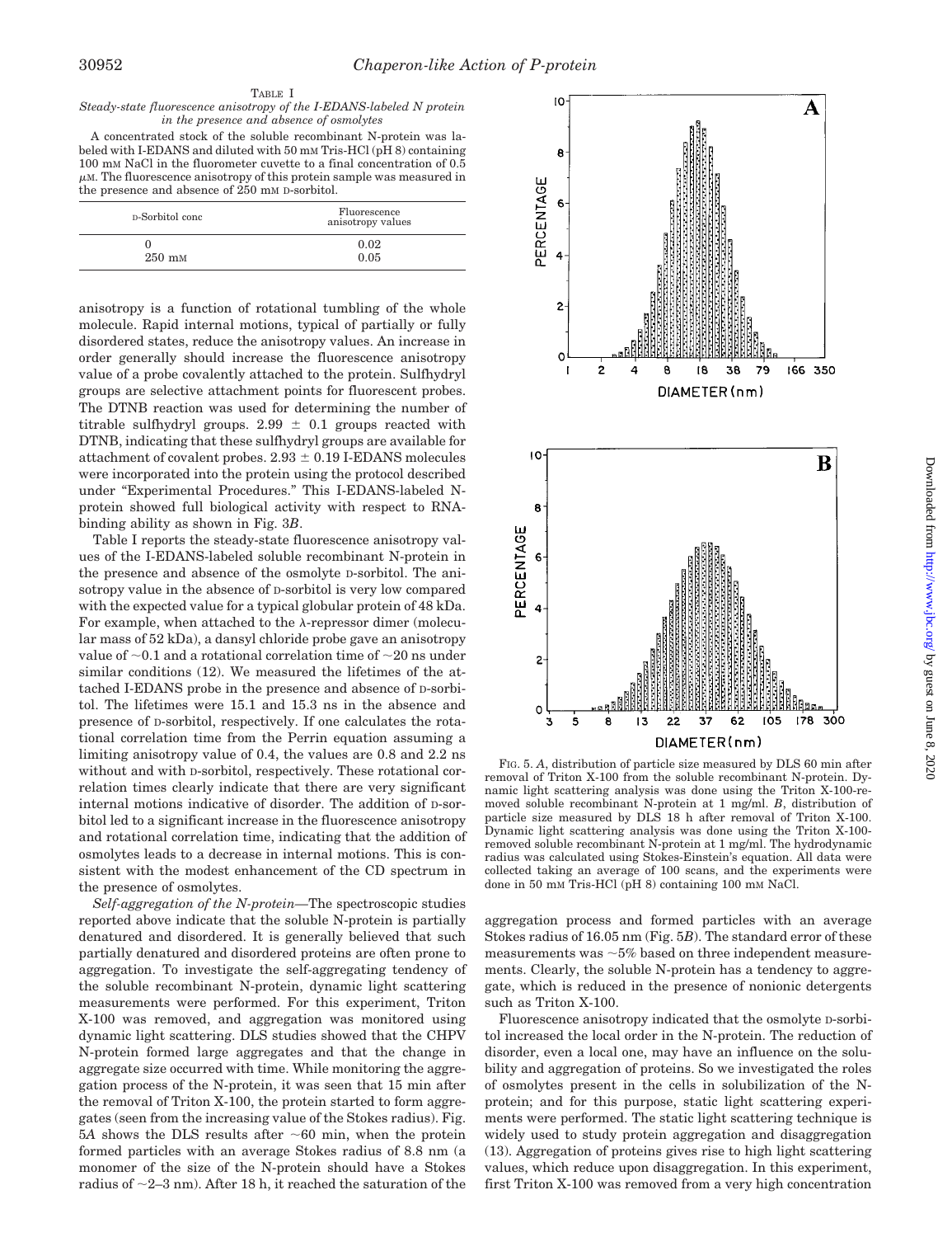#### TABLE II

*Aggregation of Triton X-100-C removed soluble recombinant N-protein in the presence and absence of osmolytes using static light scattering*

A concentrated stock of the soluble recombinant N-protein was taken and from it was removed Triton X-100 using Bio-Beads SM-2 adsorbent. Then, the protein stock was diluted with 50 mm Tris-HCl (pH 8) containing 100 mm NaCl to a final concentration of 50  $\mu$ m. Static light scattering intensity was monitored at 340 nm and excited at the same wavelength as a function of time. The same experiment was repeated, but 250 mM D-sorbitol was added during the detergent removal. All values were corrected for the appropriate blank buffer value, and they represent the scattering intensities after 30 min.

| Conditions                                    | Scattering<br>intensities |
|-----------------------------------------------|---------------------------|
| $50 \mu M$ CHPV N-protein                     | 876.97                    |
| 50 $\mu$ M CHPV N-protein + 250 mM D-sorbitol | 259.3                     |

of soluble recombinant N-protein using Bio-Beads SM-2 adsorbent. The protein was then diluted to a final concentration of 50  $\mu$ M in a fluorometer cuvette, and scattering values were monitored as a function of time. This same experiment was repeated, but D-sorbitol (250 mM) was included in the buffer during detergent removal and light scattering measurements. Table II reports the light scattering intensities after 30 min of  $50 \mu M$  N-protein in the presence and absence of osmolytes. The light scattering value was reduced by severalfold in the presence of osmolytes. Clearly, the presence of 250 mm p-sorbitol inhibited aggregation, suggesting that even an increase in the local order leads to inhibition of self-aggregation of the N-protein.

*Chaperone-like Activity of the P-protein—*As seen from the above experiments, the N-protein is prone to aggregation, which is partially alleviated in the presence of biological concentrations of osmolytes. We have explored other factors that may influence the aggregation of the nascent N-protein. The general machinery of chaperones may certainly influence the outcome. Recent reports have suggested that the P-protein forms a stable complex with the N-protein (14). We have thus explored whether the P-protein can act as a chaperone for the newly synthesized N-protein. During refolding at high denaturant concentrations, many proteins form large aggregates of partially folded proteins. Many chaperones are known to suppress this kind of aggregation, which can be used as an assay for chaperone activity. Light scattering is widely used to study protein associations at equilibrium, and the scattering intensity is proportional to the weight-average molecular weight of the protein. Thus, aggregation gives rise to a high light scattering value that is reduced in the presence of many chaperones. For the purpose of this study, first the highly concentrated stock of the soluble N-protein was treated with Bio-Beads SM-2 adsorbent to remove Triton X-100. After removal of the detergent, the protein was denatured with 8 M urea and was allowed to refold by diluting in a native buffer in the fluorometer cuvette. Aggregation during refolding was monitored by light scattering intensity. The scattering values as a function of time were relatively flat, but much higher than those of the protein-alone controls. This suggests that refolding and aggregation were over within the mixing dead time. The light scattering intensities at 10 min are presented in Table III for different combinations of the P- and N-proteins.

As evident from Table III, in the presence of the P-protein, the relative scattering intensities of the N-protein decreased significantly, indicating that the CHPV P-protein can act like a chaperone and can inhibit the aggregation of the N-protein. To further substantiate the static light scattering data, DLS experiments were performed. Aggregation of the N-protein in the presence of the P-protein was monitored using dynamic light scattering. 100  $\mu$ M N-protein was mixed with 100  $\mu$ M P-protein;

#### TABLE III

#### *Aggregation during refolding of urea-denatured N-protein in the absence and presence of varying concentrations of P-protein monitored by static light scattering*

A concentrated stock of the soluble recombinant N-protein (N) was taken, and from it was removed Triton X-100 using Bio-Beads SM-2 adsorbent. After removal of the detergent, the protein was denatured with 8 M urea. This denatured stock was diluted with 50 mM Tris-HCl (pH 8) containing 100 mm NaCl to a final concentration of 2  $\mu$ m in the fluorometer cuvette, and aggregation during refolding was monitored by light scattering intensity in the absence and presence of varying concentrations of P-protein  $(P)$  (1, 2, 4, and 8  $\mu$ M). The values presented were corrected for their appropriate buffer values containing respective amounts of P-protein. Excitation and emission wavelengths were set at 340 nm.

| Conditions              | Relative scattering<br>intensities |
|-------------------------|------------------------------------|
| $2 \mu M N$             | 803.91                             |
| $2 \mu M N + 1 \mu M P$ | 479.41                             |
| $2 \mu M N + 2 \mu M P$ | 234.61                             |
| $2 \mu M N + 4 \mu M P$ | 199.41                             |
| $2 \mu M N + 8 \mu M P$ | 190.61                             |

Triton X-100 in the protein mixture was removed using Bio-Beads; and aggregation was monitored. As seen previously, in the absence of the P-protein, the N-protein started to aggregate after removal of the detergent within 15 min; and after  $\sim$ 100 scans (after 60 min), the Stokes radius reached 8.8 nm. However, in the presence of the P-protein, there was no such increase in the Stokes radius of the particles (data not shown). Thus, the P-protein hinders the aggregation of the N-protein, supporting the static light scattering data.

To determine if the CHPV P-protein is a generalized chaperone or is specific for the N-protein only, we measured whether the CHPV P-protein can prevent the dithiothreitolinduced aggregation of insulin. We found that the P-protein (10  $\mu$ <sub>M</sub>) had no influence on the dithiothreitol-induced aggregation of insulin (data not shown). These two findings suggest that the chaperone-like activity of the P-protein may be specifically directed toward the N-protein or related proteins. In a recent report, it has been suggested that osmolytes and chaperones may act in a synergistic manner to refold proteins (15). We have thus attempted to determine whether the P-protein and D-sorbitol act in a synergistic manner. Table IV shows the results of suppression of N-protein aggregation by D-sorbitol and the P-protein as measured by static light scattering. Clearly, the addition of the P-protein to D-sorbitol further enhanced aggregation suppression, over and above that achieved by the osmolyte alone. Thus, the presence of the osmolyte D-sorbitol lowers the concentration requirement of the P-protein for chaperone-like action.

If the P-protein exerts chaperone-like activity toward the N-protein specifically, it is possible that a specific structural determinant of the N-protein is recognized and not a general hydrophobic interaction. This structural determinant must be formed in the partially folded intermediates that are prone to aggregation. Thus, we have tried to detect specific N-protein/ P-protein interaction. One of the best ways to study protein/ protein interaction is through use of fluorescence. We used the I-EDANS-labeled CHPV N-protein as a probe and titrated it with increasing concentrations of unlabeled bacterially expressed recombinant P-protein. Fig. 6 shows the fluorescence enhancement as a function of increasing concentrations of Pprotein. The enhancement saturated quickly, suggesting a specific complex formation. The fluorescence increase can be fitted to a binding equation with a dissociation constant of  $(1.19 \pm 1.19)$  $(0.33) \times 10^{-6}$  M. From the previous discussion, it is quite clear that the CHPV N-protein can self-aggregate and that the CHPV P-protein can inhibit this aggregation process, and so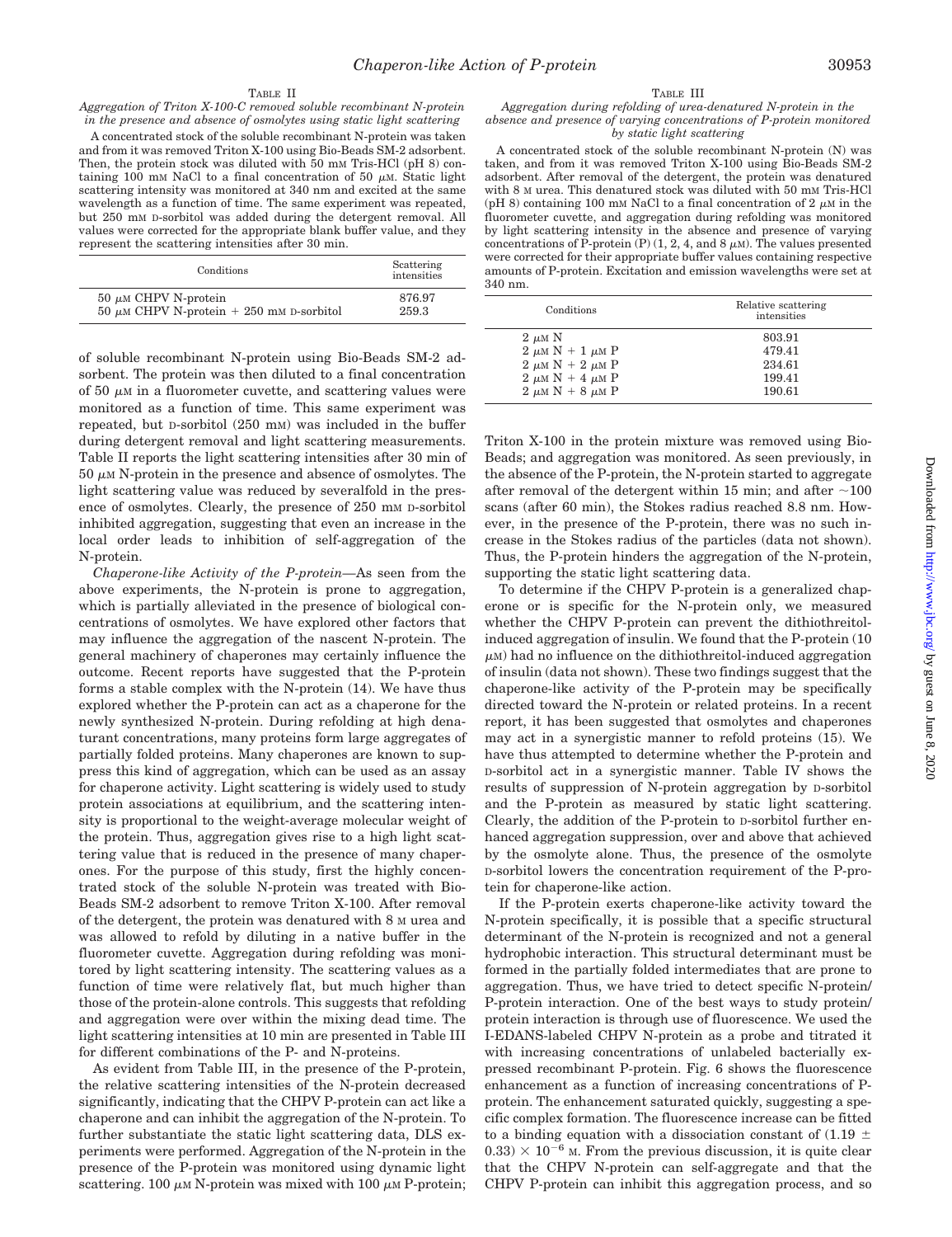### TABLE IV

#### *Aggregation during refolding of urea-denatured N-protein in the absence and presence of varying concentrations of P-protein and D-sorbitol monitored by static light scattering*

A concentrated stock of the soluble recombinant N-protein was taken, and from it was removed Triton X-100 using Bio-Beads SM-2 adsorbent. After removal of the detergent, the protein was denatured with 8 M urea. This denatured stock was diluted with 50 mM Tris-HCl (pH 8) containing 100 mm NaCl to a final concentration of 1  $\mu$ m in the fluorometer cuvette, and aggregation during refolding was monitored by light scattering intensity in the absence and presence of varying concentrations of D-sorbitol and in the presence of  $0.25 \mu$ M each P-protein and D-sorbitol. Excitation and emission wavelengths were set at 340 nm.

| Conditions                                       | Scattering<br>intensities |
|--------------------------------------------------|---------------------------|
| $1 \mu M N$                                      | 471                       |
| $1 \mu M N + 125$ mM D-sorbitol                  | 324.6                     |
| $1 \mu M N + 250$ mM D-sorbitol                  | 248.9                     |
| $1 \mu M N + 500$ mM D-sorbitol                  | 250.2                     |
| $1 \mu M N + 0.25 \mu M P$                       | 374.6                     |
| $1 \mu M N + 125$ mM D-sorbitol + 0.25 $\mu M$ P | 274                       |
| $1 \mu M N + 250$ mM D-sorbitol + 0.25 $\mu$ M P | 261.8                     |

can D-sorbitol. We have previously seen that D-sorbitol induced some local order, which may have some influence on the binding isotherm. Fig. 6 also shows the fluorescence increase in the presence of 250 mM D-sorbitol. It is clear that the N- and P-proteins interact in the presence of the osmolyte. The data can be fitted to a dissociation constant of  $(0.8 \pm 0.37) \times 10^{-6}$  M.

#### **DISCUSSION**

In this study, we report for the first time the full-length cloning of the Chandipura virus N gene. To fulfill the requirement of a large amount of N-protein for a detailed structurefunction analysis, it has been previously overexpressed both in prokaryotic and eukaryotic systems. Expression of the N-protein alone in COS cells (16) as well as in bacteria (17) resulted in formation of large insoluble aggregates, creating obstacles for biological studies. However, in the VSV system, bacterial coexpression of the P-protein along with the N-protein improves its solubility (18). Here we have successfully overexpressed the N-protein in bacteria by changing induction parameters, resulting in the production of a soluble monomeric form, which facilitated its characterization. We have developed a single-step rapid purification procedure for this viral product using a Mono-Q column. The N-protein encapsidates the nascent genomic RNA during viral replication. The biological activity of the soluble recombinant nucleocapsid protein is demonstrated by its ability to bind viral RNA sequences and enwrapping the leader RNA in an RNase-resistant form. Encapsidation even at very low concentrations of N-protein indicates that the recombinant protein is highly efficient in its RNA-binding ability.

A disordered and free protein may be prone to aggregation. This is also the case with the N-protein. However, what happens *in vitro* may be offset by some other factors *in vivo*, as in the case of protein folding. We have identified two very important factors that help prevent aggregation and solubilize the N-protein, thus maintaining a pool of active N-protein for viral packaging. The principal biological activity of the N-protein is to package the viral genomic RNA. For packaging of a large number of progeny viral genomes, a steady supply of N-proteins is required during the life cycle of the virus. The selfaggregation tendency of the free N-protein is of considerable importance for the study of the protein. It is, however, unlikely that self-aggregation is a property involved in the biological role of the protein. It is, however, not unlikely that the disorder of the isolated N-protein is because of its dissociation from the



 $[P_o]$  M

FIG. 6. **Fluorescence enhancement of the I-EDANS-labeled Nprotein as a function of increasing concentrations of P-protein.** E, relative fluorescence values in the presence of D-sorbitol; ●, relative fluorescence values in the absence of  $D$ -sorbitol. 0.5  $\mu$ M I-EDANS-labeled soluble recombinant N-protein was titrated with varying concentrations of phosphoprotein P  $(0-2 \mu M)$ , and the changes in relative fluorescence intensity were monitored at 37 °C. All values were corrected for the buffer values; and in the case of the presence of the P-protein, the values were corrected for the contribution of corresponding amounts of P-protein. These titrations were carried out in the presence and absence of 250 mM D-sorbitol in 50 mM Tris-HCl (pH 8) containing 100 mM NaCl. Each point is an average of three independent measurements.

viral genomic RNA. Many DNA-binding proteins are known that are disordered in the free state and may have evolved that way as a requirement for binding to multiple target sites (19). It is possible that such a requirement is also present in the N-protein.

The role of osmolytes in driving protein toward the native state is now well established. This happens because, in particular, the peptide backbones have very unfavorable free energies for transfer from water to osmolyte solutions. Thus, they favor any state that hides the peptide backbone from external solvent, including the native state. The effect of osmolytes on the aggregated state is not well known. It is generally believed that aggregation occurs through partially folded states of proteins. Although, in principle, osmolytes should favor native states and thus reduce aggregation, the process is complicated by the fact that aggregation also leads to removal of exposed surface area through protein/protein interaction. It is possible that osmolyte action on aggregation is more complex and requires detailed study. In this study, we have shown that osmolytes are capable of driving the N-protein toward a more structured state that is soluble and less prone to aggregation. Clearly, at least in this case, osmolytes have a beneficial effect by disrupting the protein aggregation. Although we do not have any direct *in vivo* data concerning the role of osmolytes in the viral life cycle, given the widespread occurrence of intracellular osmolytes, it is likely that the tendency of aggregation of the N-protein will at least be partially offset by intracellular osmolytes.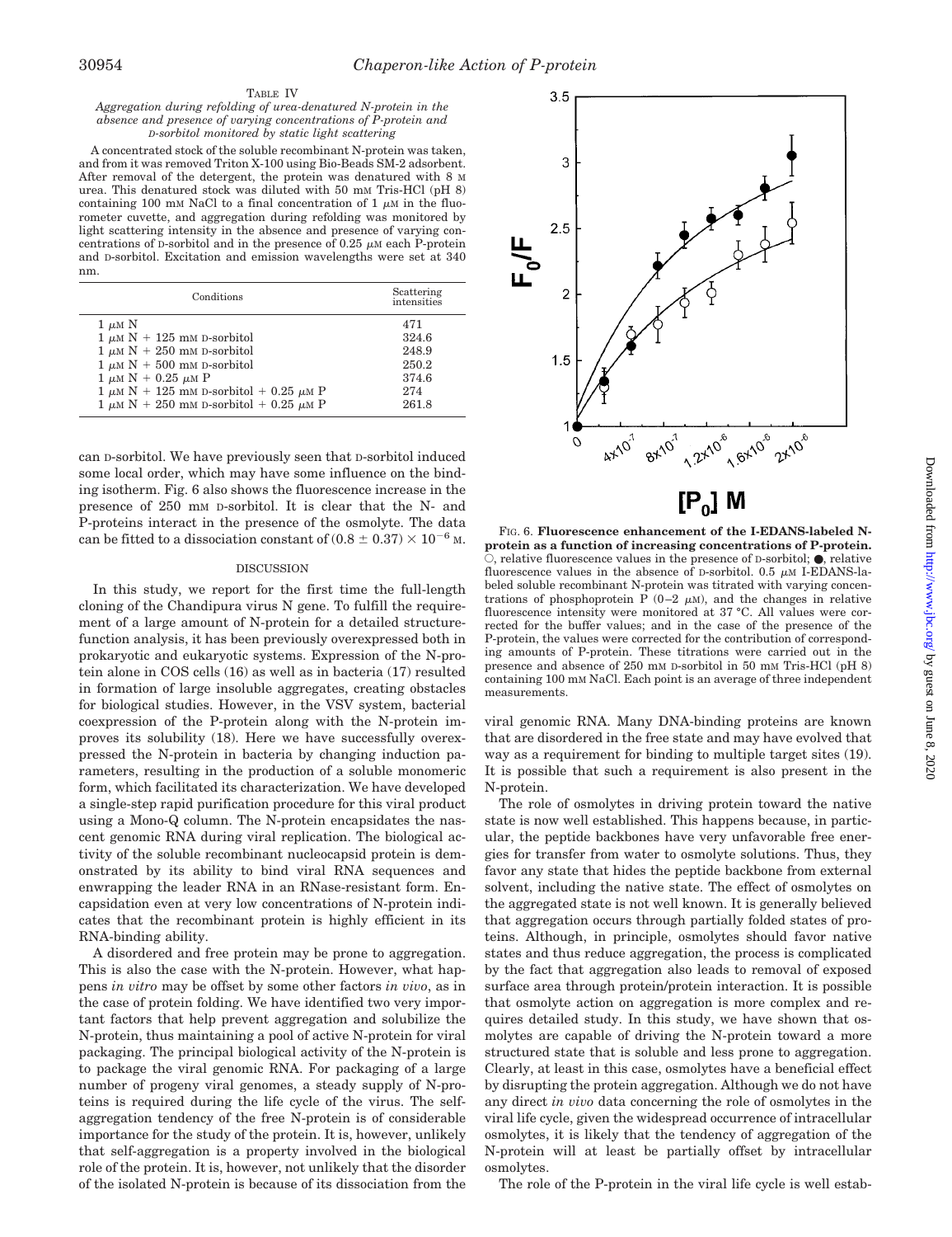lished. In its phosphorylated form, the protein is a transcription activator. We have established another important role of the P-protein in the functioning of the N-protein. The recombinant P-protein interacts with the N-protein, with dissociation constants in the low micromolar range. This affinity is crucial for interaction with the N-protein and prevents aggregation. The P-protein has a highly negatively charged N-terminal domain, which is a characteristic of many chaperones. It has been hypothesized that the negatively charged regions keep the protein complexes soluble, preventing aggregation (20).

A recent report has indicated that osmolytes and chaperones together can be used to refold proteins (in this case, a mutant) that are otherwise difficult to refold. Based on the experiments reported here, we suggest that the cooperation of an osmolyte and a chaperone in refolding a protein may have a much wider occurrence *in vivo* and may be a widely applicable *in vitro* tool for the refolding of proteins.

*Acknowledgments—*We gratefully acknowledge Prof. S. P. Maulik (Center for Surface Science, Jadavpur University) for providing the dynamic light scattering facilities and Prof. Soumen Basak for providing the circular dichroism spectroscopy facilities. We thank Janganmoy Guin for support.

- REFERENCES
- 1. Bhatt, P. N., and Rodrigues, F. M. (1967) *J. Med. Res.* **55,** 1295–1305 2. Dragunova, J., and Zavada, J. (1979) *Acta Virol.* (*Prague*) (*Engl. Ed.*) **23,**
- 319–328 3. Masters, P. M., and Banerjee, A. K. (1987) *Virology* **157,** 298–306
- 4. Banerjee, A. K. (1987) *Microbiol. Rev.* **51,** 66–87
- 5. Masters, P. S., and Banerjee, A. K. (1988) *J. Virol.* **62,** 2658–2664
- 6. Biswas, S. K., Boutz, L. P., and Nayak, P. D. (1998) *J. Virol.* **72,** 5493–5501
- 7. Pattnaik, A. K., Hwang, L., Li, T., Englund, N., Mathur, M., Das, T., and Banerjee, A. K. (1997) *J. Virol.* **71,** 8167–8175
- 8. Hsu, C. H., Kingsbury, D. W., and Murti, K. G. (1979) *J. Virol.* **32,** 304–313
- 9. Baskakov, I., and Bolen, D. W. (1988) *J. Biol. Chem.* **273,** 4831–4834 10. Studier, F. W., Rosenberg, A. H., Dum, J. J., and Dubendorff, J. W. (1990)
- *Methods Enzymol.* **185,** 60–89 11. Raha, T., Chattopadhyay, D., Chattopadhyay, D., and Roy, S. (1999) *Biochem-*
- *istry* **38,** 2110–2116 12. Banik, U., Mandal, N. C., Bhattacharya, B., and Roy, S. (1993) *J. Biol. Chem.*
- **268,** 3938–3943
- 13. Bandyopadhyay, S., Mukhopadhyay, C., and Roy, S. (1996) *Biochemistry* **35,** 5033–5044
- 14. Green, T. J., Macpherson, S., Qiu, S., Lebonitz, J., and Wertz, G. W. (2000) *J. Virol.* **74,** 9515–9524
- 15. Voziyan, P. A., Jadhav, L., and Fisher, M. T. (2000) *J. Pharm. Sci.* **89,** 1036–1045
- 16. Sprague, J., Condon, J. H., Arnheiter, H., and Lazzarini, R. (1983) *J. Virol.* **45,** 773–781
- 17. Das, T., and Banerjee, A. K. (1983) *Virology* **193,** 340–347
- 18. Gupta, A. K., and Banerjee, A. K. (1997) *J. Virol.* **71,** 4264–4271
- 19. Hyre, D. E., and Klevit, R. E. (1998) *J. Mol. Biol.* **279,** 929–944
- 20. Takemoto, L., Emmons, T., and Horwitz, J. (1993) *Biochem. J.* **294,** 435–438